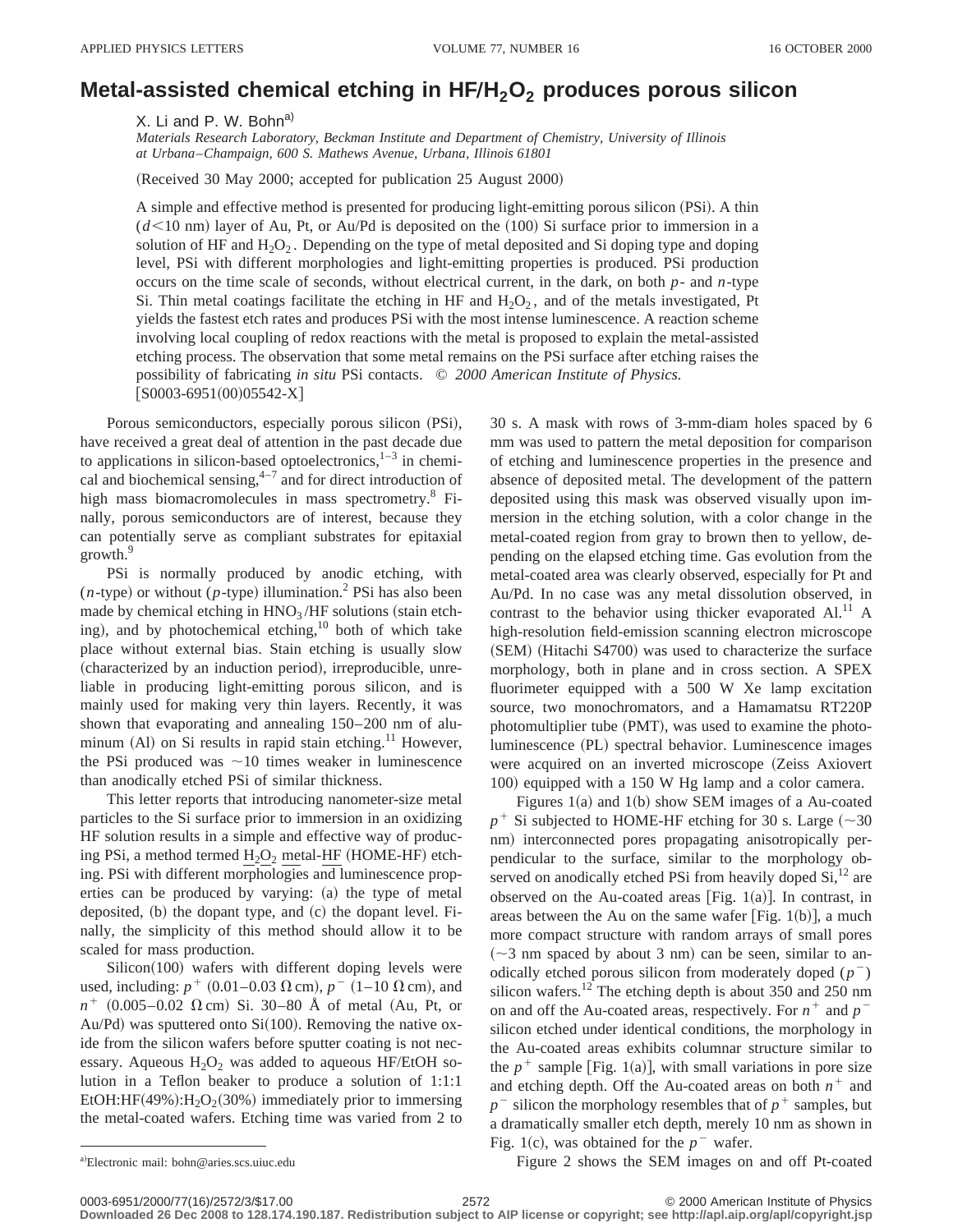

FIG. 1. SEM images of Au-coated Si $(100)$  after etching in HF/H<sub>2</sub>O<sub>2</sub> for 30 s. The top surface is tilted 30° from normal to reveal both top surface and the cross section. (a) Au-coated area on  $p^+$  Si, (b) off the Au-coated area on  $p^+$  Si, and (c) off the Au-coated area on  $p^-$  Si.

areas of a  $p^+$  silicon subjected to HOME-HF etching for 30 s. A much rougher and deeper structure is produced on the Pt-coated sample than on Au-coated Si. In the Pt-coated area [Fig.  $2(a)$ ], columnar structures are clustered together at the tip, and the etch depth exceeds  $1 \mu m$ . The area without Pt [Fig. 2(b)] is very flat with small  $(\sim 5-20 \text{ nm})$  but interconnected pores, and the etch depth is  $\sim$ 320 nm—small compared to the Pt-coated area but deeper than comparable areas on the Au-coated sample. For  $p^{-}$  wafers, the etch depths on and off Pt-coated areas are about 300 and 35 nm, respectively. The  $p^{-}$  wafers display smoother top morphology on the Pt-coated areas, while the off-Pt areas are rougher in depth than those for  $p^+$  wafers, cf. Fig. 3. HOME-HF etching of Si coated with 1/1 Au/Pd was also studied—the morphology and luminescence properties of the PSi produced being similar to Pt-coated Si. For all doping concentrations examined  $(p^+, p^-, \text{ and } n^+)$ , metal-coated areas always exhibit larger pores with columnar structure, while the offmetal areas always display smaller pores  $(3–5 \text{ nm})$  and randomly oriented structures. In each case the exact pore sizes and connectivity vary with doping levels, producing large differences in luminescence properties.

Comparing relative etch rates reveals that Pt-assisted HOME-HF etching proceeds much faster than Au-assisted etching. More importantly, PSi produced with Pt shows more intense PL than those produced by Au-assisted HOME-HF



FIG. 2. SEM images of Pt-coated Si $(100)$  after etching in HF/H<sub>2</sub>O<sub>2</sub> for 30 s. The top surface is tilted  $30^{\circ}$  from normal. (a) Pt-coated area on  $p^+$  Si, (b) off the Pt-coated area on  $p^+$  Si with inset showing a high-magnification view of the top surface.

etching. Furthermore, depending on the doping type, doping level, and etching time, luminescence patterns can be formed which are correlated with the Pt deposition pattern. Figure 4 compares luminescence images of HOME-HF etched  $p^+$  and  $p$ <sup>-</sup> Si patterned with circular Pt areas. Stronger PL can be seen from the Pt-coated area for the  $p^+$  wafer, while the uncoated area provides stronger PL in the  $p^-$  sample. Stronger PL is also obtained from the Pt-coated areas on  $n^+$  Si (not shown). PL spectra taken from different areas on differently doped samples are shown in Fig. 5. Remarkably, the thin layer (35 nm) in the off Pt areas of  $p<sup>-</sup>$  Si produced the strongest PL intensity among all samples, and was much more intense than ten times the thickness of PSi produced by anodic etching. In addition, the PL peaks are centered at 590 nm, which is blueshifted  $\sim$ 100 nm from PSi formed by anodic etching.2 The intense luminescence is undoubtedly related to the off-Pt structure of HOME-HF etched  $p^-$  Si, in which small isolated peaked structures are observed.



FIG. 3. Top-view SEM images of Pt-coated  $Si(100)$  after etching in HF/H<sub>2</sub>O<sub>2</sub> for 30 s. (a) Pt-coated area of  $p^-$  Si, (b) off the Pt-coated area of

intense PL than those produced by Au-assisted HOME-HF p<sup>-</sup> Si.<br>Downloaded 26 Dec 2008 to 128.174.190.187. Redistribution subject to AIP license or copyright; see http://apl.aip.org/apl/copyright.jsp